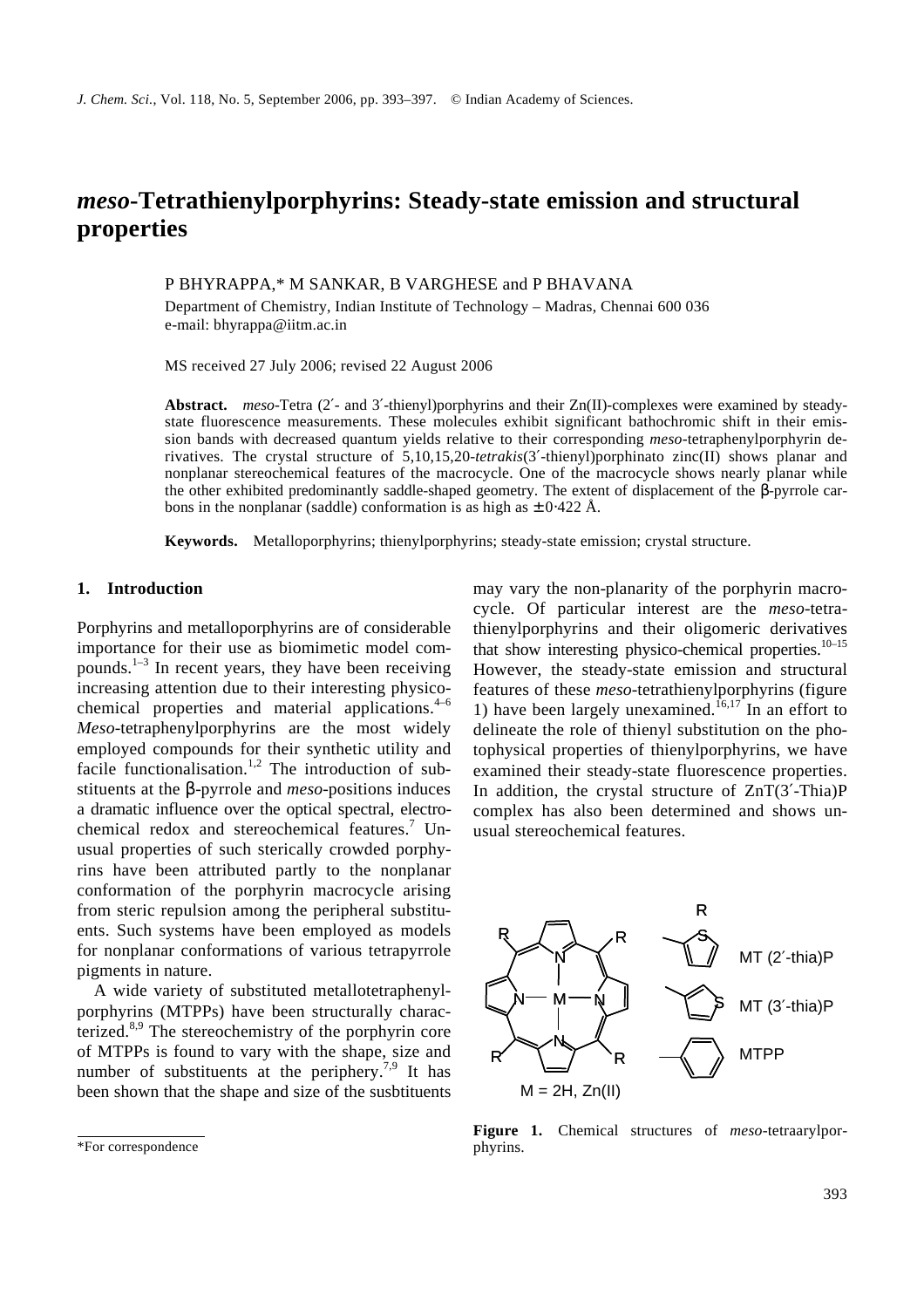#### **2. Experimental**

*meso*-Tetra(2′- and 3′-thienylporphyrins and their Zn(II)-complexes were prepared using reported literature methods.<sup>13</sup> meso-Tetraphenylporphyrin, H<sub>2</sub>TPP, and its Zn(II)-complex were synthesised using conventional procedures.<sup>18,19</sup> All the solvents employed in the present study were of analytical grade and were distilled prior to use. Toluene was refluxed and distilled from sodium before use. Dichloromethane and chloroform were distilled from  $CaH<sub>2</sub>$  twice and stored over 4A molecular sieves.

#### **3. Methods**

Optical absorption spectra of the porphyrins were recorded on a Jasco V550 model UV-visible absorption spectrophotometer using a pair of matched 1 cm path length cells in  $CH_2Cl_2$  at 298 K. Fluorescence spectra of the porphyrins were obtained on a Fluorolog-3 Jobin Yvon Horiba model spectrofluorimeter in  $CH_2Cl_2$  solvent using a quartz cell of 10 mm path length at ambient temperature. Right angled detection was employed for the fluorescence measurements. Reference porphyrin standards, MTPPs  $(M = 2H$ , Zn(II)), were also measured under similar conditions. The excitation wavelengths employed were in the '*Q*' band energy region and the absorbance value was maintained in the range 0⋅03–0⋅10. The singlet emission quantum yields of the thienylporphyrins were calculated using the literature method. $^{20}$  The quantum yields obtained from Soret excitation are found to be similar to that of *Q*-band excitations.

#### 3.1 *Crystal structure of ZnT(3-Thia)P complex*

 $ZnC_{36}H_{20}N_4S_4$ , Mr = 702⋅20. Crystal dimensions:  $0.3 \times 0.3 \times 0.2$  mm, dark pink, triclinic, *P*-1,  $a =$ 13⋅203 (2) Å, *b* = 13⋅460 (2) Å, *c* = 14⋅976 (3) Å,  $a = 64.16$  (3)°,  $b = 70.646$  (15)°,  $g = 89.25$  (3)°,  $V =$ 2232⋅9 (7) A<sup>3</sup>, Z = 3,  $r_{\text{calcd}} = 1.567 \text{ mg m}^{-3}$ . Diffractometer: Enraf–Nonius CAD-4 with a MoK*a* radiation (0⋅71073 Å), *T* = 298 K. *q* = 10–15°. Number of reflections collected, 8585, 7847 independent reflections. Refinement on  $F^2$  with the results  $R1 = 0.0595$ ,  $Rw = 0.1737$ . The crystal structures were solved by the direct method using Shelxs97 and refined using Shelxl97.<sup>21</sup> In the ZnT(3'-thia)P structures, the thienyl groups exhibit two-fold rotational disorder. For ZnT(3′-thia)P structure, two-fold rotational disorder was found about C2–C21, C7–C25, C12–C29

and C17–C33 bonds in the nonplanar molecule and about C4–C51 and C46–C47 bonds in the planar molecule, which was also noticed at the structure solution stage itself. The occupancies of the two components refined to unequal values for S1/S1′ (0⋅388 and 0⋅611), S4/S4′ (0⋅659 and 0⋅340), S5/S5′ (0⋅592 and 0⋅407) and S6/S6′ (0⋅718 and 0⋅282) and equal values for S2/S2' (0⋅492 and 0⋅508) and S3/S3' (0⋅501 and 0⋅498). Except for the disordered thienyl groups, H atoms are fixed geometrically and were treated as riding on their parent atoms. The occupancies of the two components refined to unequal values for S1/S1' (0⋅388 and 0⋅611), S4/S4' (0⋅659 and 0⋅340), S5/S5′ (0⋅592 and 0⋅407) and S6/S6′ (0⋅718 and 0⋅282) and equal values for S2/S2′ (0⋅492 and 0⋅508) and S3/S3′ (0⋅501 and 0⋅498). Except for the disordered thienyl groups, H atoms are fixed geometrically and were treated as riding on their parent atoms.

#### **4. Results and discussion**

Free base tetrathienylporphyrins and their Zn(II) complexes exhibit characteristic singlet emission properties. Typical fluorescence spectra of the free base thienylporphyrins are shown in figure 2. The thienylporphyrins exhibit two bands in the 550– 800 nm region. A comparison of the emission spectral data of the complexes was made with the corresponding MTPP derivatives to delineate the influence of thienyl groups on the singlet emission properties of porphyrin *p*-system. The emission data of thethienylporphyrins is listed in table 1. The thienyl-



**Figure 2.** Steady-state emission spectrum of  $H_2T(2)$ thia)P (thin line) and  $H_2T(3'-thia)P$  (thick line) in  $CH_2Cl_2$ at 298 K.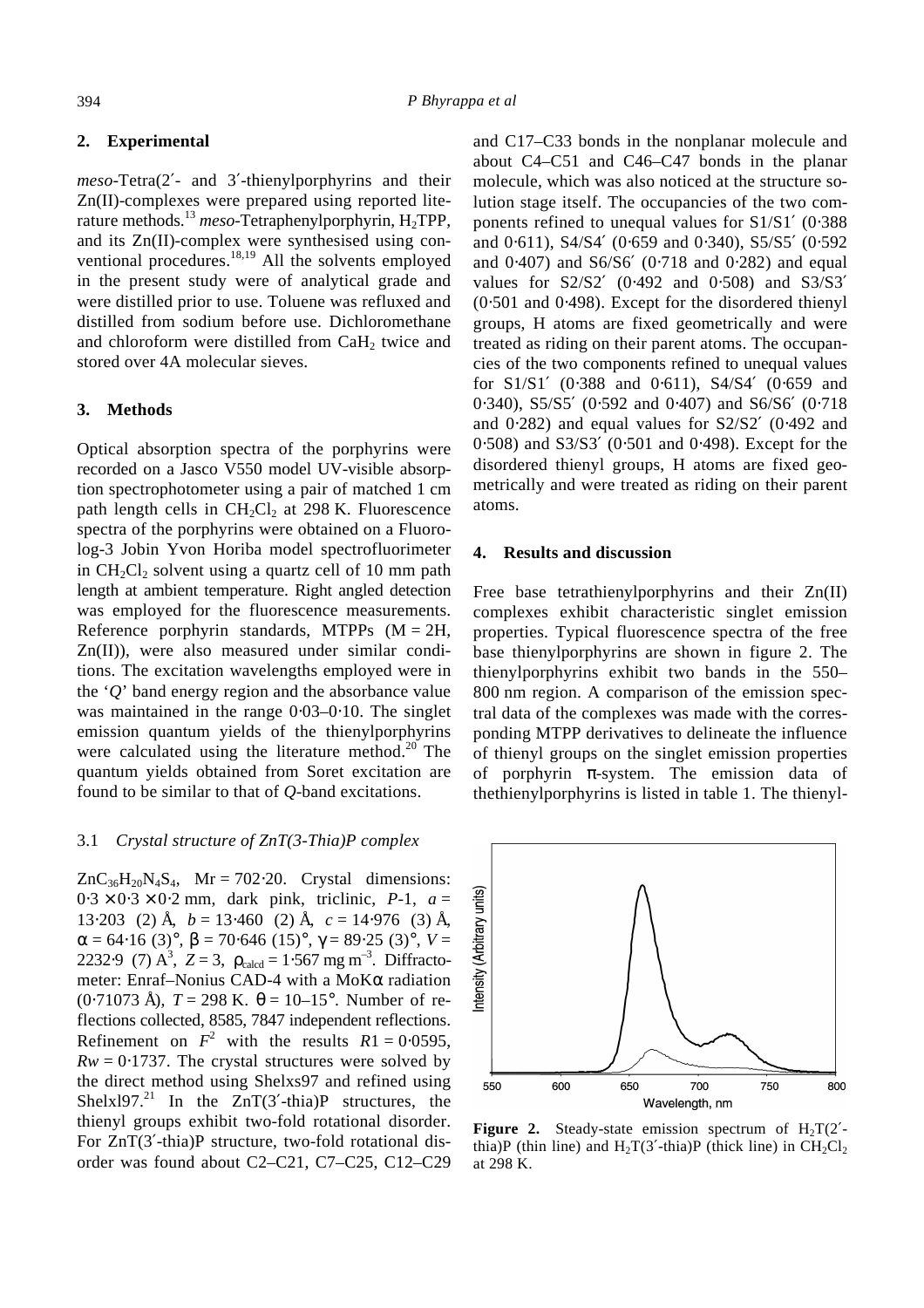porphyrins show significant red-shift in the emission bands relative to their corresponding MTPPs (table 1). Further, the singlet quantum yields of the thienylporphyrins are decreased relative to unsubstituted MTPPs. Earlier reports on the *meso*-tetraarylporphyrins have shown that the decrease in quantum yield is anticipated for the presence of heavy atom effect of the substituents on the position of the *meso*-aryl groups and the extent of decrease in the quantum yield follows in the order: para > meta > ortho positions. $22,23$  The decreased quantum yield of the 2-thienylporphyrins is possibly due to the close proximity of the thienyl group to the porphyrin *p*system relative to that in *meso*-tetra(3′-thienyl) porphyrin and also the 2-thienyl group show lower dihedral angles relative to the porphyrin core.<sup>16</sup> The observed quantum yield of the  $H_2T(2'-thia)P$  is comparable to that reported in the literature.<sup>24</sup>

In an effort to examine the role of 3-thienyl group on the stereochemistry of the complex, the crystal structure of the Zn(II)-complex was examined. *The Zn(II)-centre shows essentially four-coordinate geometry*. The unit cell has three porphyrin molecules with one nearly planar and two nonplanar units and is free of any solvate molecules in the lattice. ORTEP of the ZnT(3-thia)P complex for the planar macrocycle is shown in figure 3. Figure 4a shows the side-on view of the structure of planar and nonplanar porphyrin units. The mean plane deviation of the 24-atom core is shown in figure 4b. The core atoms show displacement from the mean plane formed by 24-atom core and the geometry is fairly close to saddle-like conformation (figure 4). In case of the planar core, *b*-pyrrole carbons show marginal deviation  $(\pm 0.034 \text{ Å})$  from the mean plane while in case of the nonplanar ring there has been significant deviation (± 0⋅422 Å). The deviation of the *meso*-carbons from the mean plane seems to suggest that the

**Table 1.** The singlet fluorescence emission data of  $meso$ -tetrathienylporphyrins in  $CH<sub>2</sub>Cl<sub>2</sub>$  at 298 K.

| Porphyrin          | $I_{\rm em}$ (nm) $I_{\rm ex}$ (nm) $f^{\rm a}$ |      |        | $Shiftb$ (cm <sup>-1</sup> ) |
|--------------------|-------------------------------------------------|------|--------|------------------------------|
| $H2T(2'-thia)P$    | 666, 722 (sh)                                   | 426  | 0.006  | 322                          |
| $H2T(3'-thia)P$    | 658, 723                                        | 421  | 0.010  | 140                          |
| H <sub>2</sub> TPP | 652, 716                                        | 417  | 0.120  |                              |
| $ZnT(2'-thia)P$    | 618, 658                                        | 42.7 | 0.0013 | 569                          |
| $ZnT(3'-thia)P$    | 605, 653                                        | 422  | 0.004  | 221                          |
| ZnTPP              | 597, 645                                        | 422  | 0.0330 |                              |

<sup>a</sup>Uncertainty in values:  $\pm 8\%$ ; <sup>b</sup>shift of emission band (0, 0) relative to corresponding MTPP bands

conformation of the porphyrin core is a combination of saddle and marginal ruffled conformations.<sup>25</sup> In case of the nearly planar conformation, the porphyrin unit is located at the corner of the unit cell with  $Zn(II)$  as the centre of inversion. Figure 4a(i) shows very minimal deviation from planarity of the porphyrin core.

The two non-planar porphyrin entities are located at the centre of the unit cell in an offset fashion with the closest inter-porphyrin separation of 3⋅15 Å between them. This indicates the existence of minimal *p–p* interactions between the two entities. The closest interporphyrin distance of  $3.22 \text{ Å}$  is found between the Zn(II) ion of the planar molecule and the S-group of the nonplanar molecule. Interestingly, the Zn(II) to-Zn(II) distance between the two close-lying nonplanar entities is 4⋅702 Å, whereas the closest separation between the two planar entities is the fairly larger distance of 14⋅976 Å.

The selected bond lengths and bond angles of ZnT(3′-thio)P are given in table 2. A comparison of the data of the planar and nonplanar porphyrin entities were made with the reported ZnT(2′-thia)P to elucidate the differences in the conformation features. The average bond distance, Zn–N (2⋅041 (4) Å) in planar unit is marginally high relative to that observed for nonplanar porphyrin  $(2·027/4)$  Å). In case of the planar molecule, the  $Zn(II)$  atom is almost in the plane of the four pyrrolic nitrogens



**Figure 3.** ORTEP of planar unit of the ZnT(3-thia)P complex. Only selected atoms are labeled for clarity. The thermal ellipsoids are shown at 40% probability level.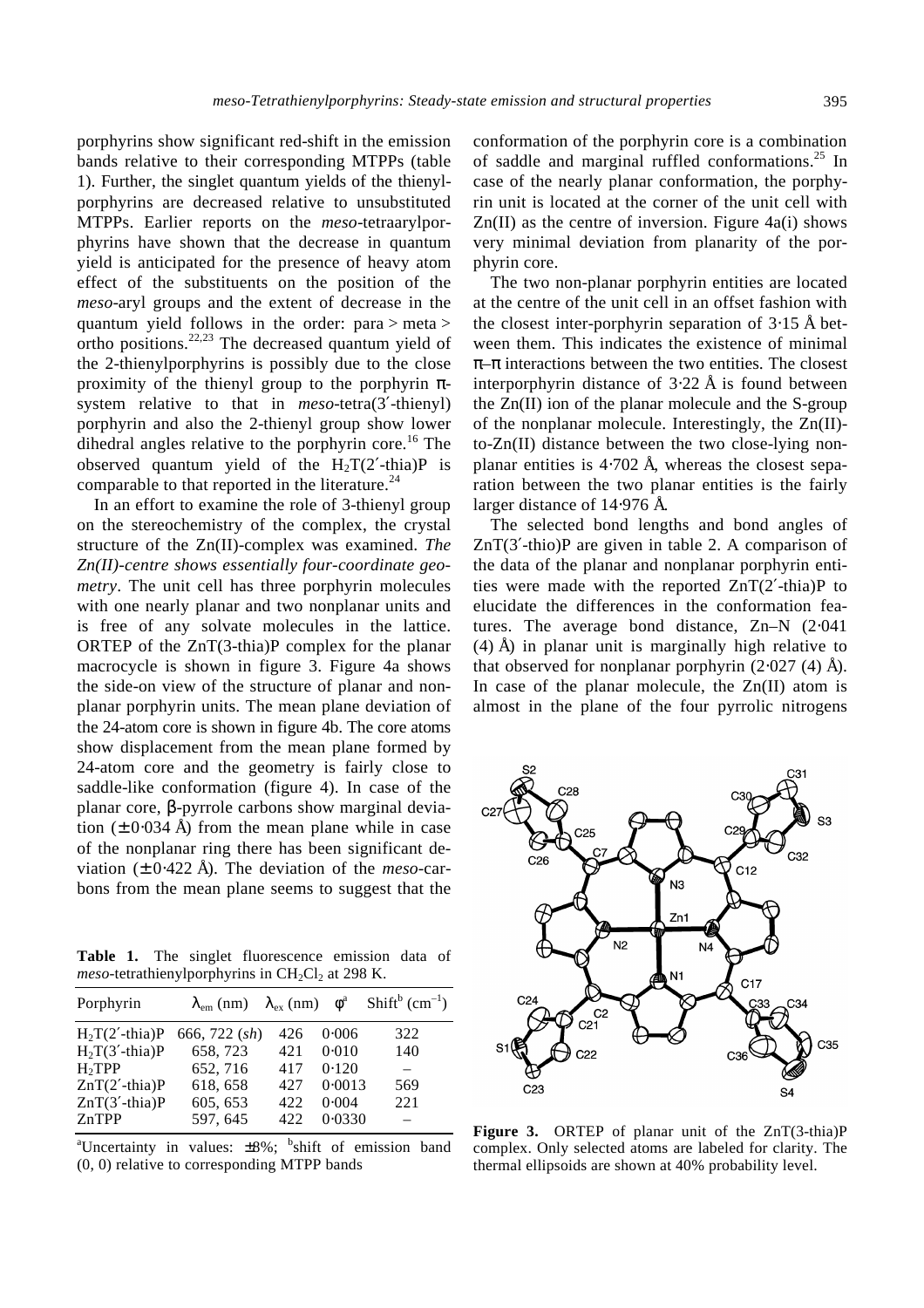

**Figure 4.** (**a**) (i) and (ii) indicate the side and top views of the planar and nonplanar porphyrin units respectively. (**b**) The mean plane deviation of atoms is shown in 0⋅001 Å units from the 24-atom core. Values in parentheses are displacements of the core atoms of the planar macrocycle.

**Table 2.** Selected bond lengths and geometric parameters of ZnT(3′-thia)P structure

|                                            | Nonplanar<br>unit | Planar<br>unit | $ZnT(2'-thia)Pb$ |
|--------------------------------------------|-------------------|----------------|------------------|
| Distance $(\AA)$                           |                   |                |                  |
| $(Zn-N)_{av}$                              | 2.027(4)          | 2.041(4)       | 2.020(5)         |
| $(Zn-Cmeso)av$                             | 3.452(5)          | 3.445(5)       | 3.411(5)         |
| Dihedral angle $(°)^a$                     |                   |                |                  |
| (Core-thienyl ring) <sub>av</sub> 53.7 (5) |                   | 85.7(5)        | 68.5(2)          |
|                                            |                   |                | ъ                |

<sup>a</sup>Core refers to nonplanar or planar porphyrin rings; <sup>b</sup>data from [ref. 16]

whereas it lies about  $0.129$  Å above in the nonplanar porphyrin unit. This is further reflected in the decrease in the Zn(II)-*meso*-carbon distance of about 0⋅0065 Å. Similar behaviour was reported for  $ZnT(2'-thia)P$  structure.<sup>16</sup> The closest distances between the Zn(II) centres of the planar and nonplanar units are 8⋅236 Å. The observed bond lengths and angles of planar porphyrin unit are not significantly different from those observed for the solvate free  $ZnT(2'-thia)P^{16}$  and CuT(3'-thia) $P^{17}$  structures.

The thienyl rings are almost perpendicular (85⋅70º) to the porphyrin ring in the planar molecule, whereas there is a reduction in the dihedral angles formed by the thienyl rings with the porphyrin core in the nonplanar molecule (53⋅77º). *The dihedral* 

*angle observed for the planar ZnT(3¢-thia)P structure is higher than that reported for ZnT(2¢-thia)P structure*. <sup>16</sup> The closest distance between the Zn(II) centre of the planar entity to the thienyl-S group in the nonplanar entity shows weak intramolecular interactions between them. This affinity of the Zn(II) centre to interact with the thienyl S-group and the *p–p* interaction between the two nonplanar porphyrins favours the tight packing of the molecules. The intermolecular interactions are responsible for the existence of such conformations in the solid state. It was reported earlier that the Ni(II)-porphyrins tend to show such features in their structures.<sup>7,26,27</sup>

#### **5. Conclusions**

A series of tetrathienylporphyrins and their Zn(II) complexes were examined by steady-state fluorescence to elucidate the role of position of the thienyl group on the singlet emission properties of the porphyrin *p*-system. These porphyrins show red-shifted emission bands with decreased quantum yields relative to their corresponding MTPPs. The decreased quantum yield of the thienylporphyrins is possibly due to the presence of thienyl groups. Further, the ZnT(3′-thia)P complex exhibits an unusual planar and non-planar conformational features in the solid state. One of the planar macrocycles is nearly planar, while the non-planar porphyrin unit has saddle-like